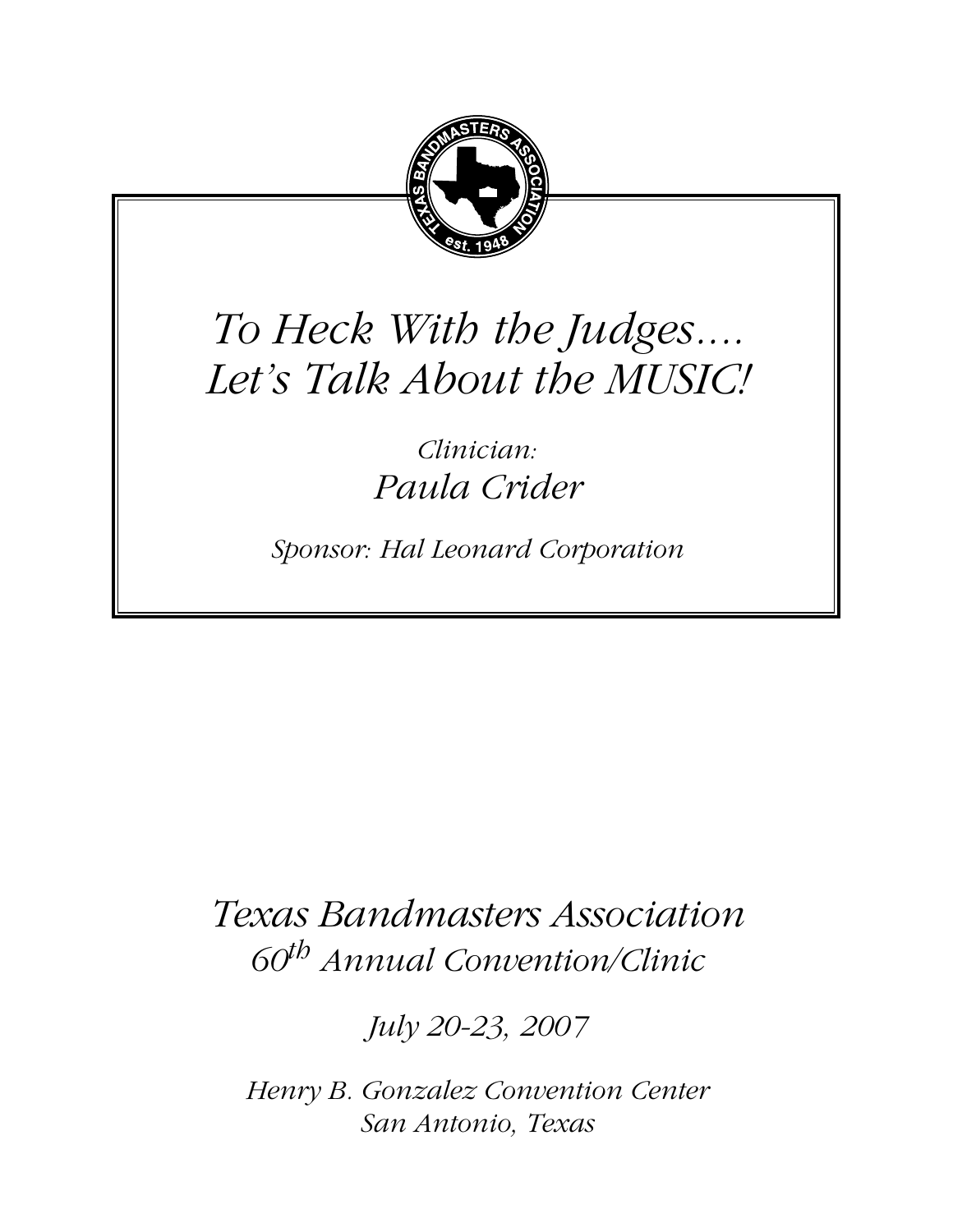### TO HECK WITH THE JUDGES....LETS TALK ABOUT THE MUSIC ! A Clinic Presented by Paula A. Crider Sponsored by The Hal Leonard Corporation Texas Bandmasters Convention, 2007

BEYOND TECHNIQUE: I have always regarded technique as a means, not an end in itself. One must, of course, master technique, but at the same time one must not become enslaved by it. The true purpose of technique is to transmit the inner meaning, the message of the music. The most perfect technique is that which is not noticed at all. Pablo Casals

#### EXPRESSIVE CONDUCTING

If we expect our students to practice in order to become better performers, what better way to set an example than to practice the art of conducting?

Aids to establishing better communication:

\*Breathe in tempo

\*Always memorize the first measure at the beginning of a piece, after rests, and for solo entrances.

\*Sensitize the ensemble: the gesture should reflect the sound.

\*Avoid "wind-up conductor syndrome"

\*Eliminate "Herr von Controlfreaken." Let go of the beat & make the pulse the responsibility of the ensemble.

#### SHAPING THE PHRASE

The music is in the sound, not in the printing. The heart of a melody can never be put down on paper. The paper of the control of the case of the case of the case of the case of the case of the case of the case of the case of the case of the case of the case of the case of the case of the case of the case of

\*Create an interesting musical landscape--avoid the "Paint-by-numbers" approach.

\*Develop a pallet of dynamics--push the dynamic envelope every day.

\*Identify tension and release factors--teach students to identify as well.

\*Pay as careful attention to phrase endings as is generally done for beginnings of phrases. The manner in which an ensemble enters silence defines, to a large extent, the level of musical artistry achieved by that ensemble.

\*Dynamic pacing. Not all fortes are created equal!

\*Grab a score and outline phrase shape(s).

Teaching tools: Rubber band

 Dalcroze Method Draw the phrase shape Human "Dyn-o-meter"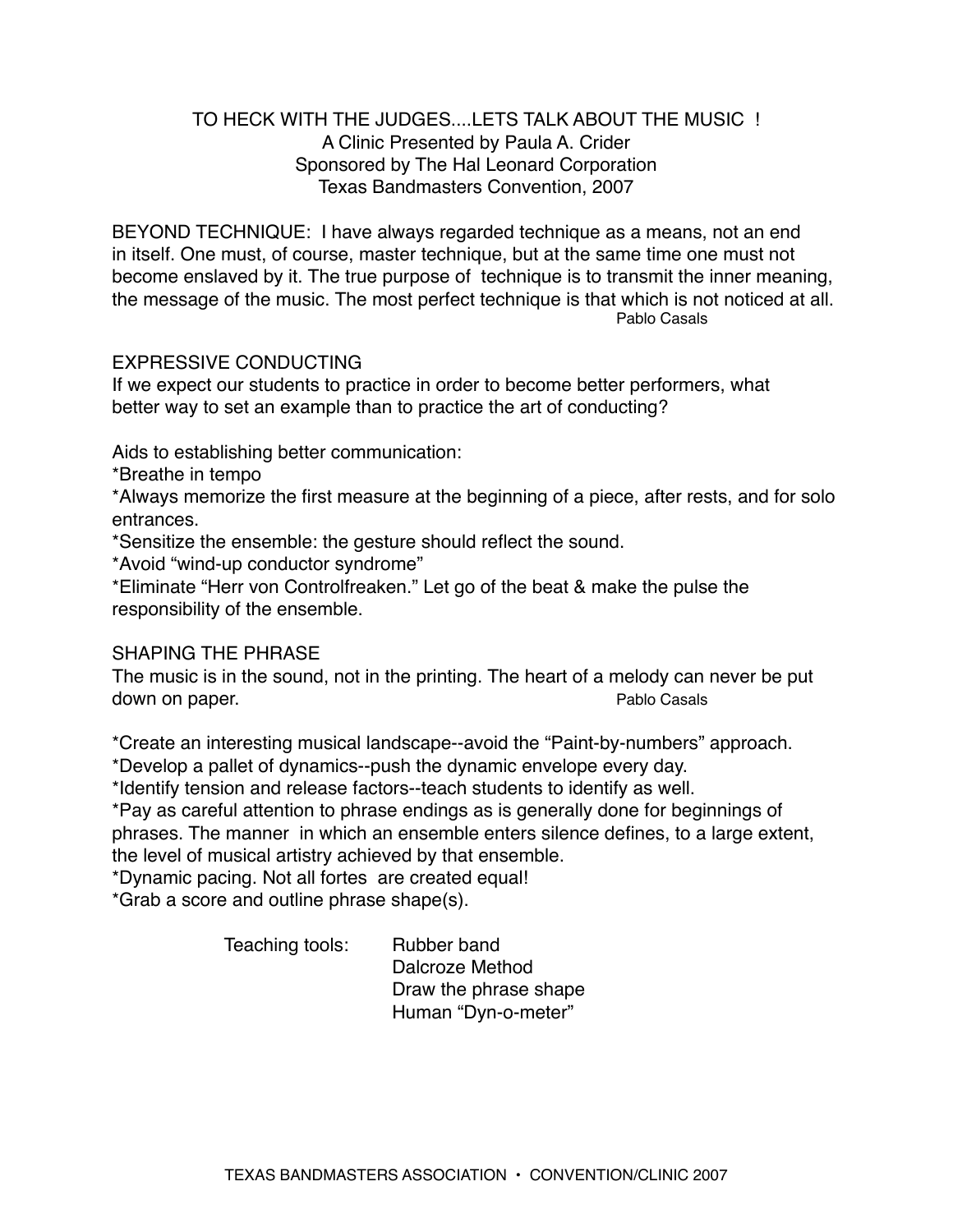PHRASE:

"To cause to understand." Webster's Dictionary.

Just as the actor will study a sentence by emphasizing different words, speeding up, slowing down, raising or lowering his voice, so can the musician experiment with varying inflections in order to discover subtle differences in a musical phrase.

Philip Farkas

...but you are the music,while the music lasts. Thomas Eliot

#### ESSENTIAL MUSICIANSHIP: MASTERWORK STUDIES

Shaping the phrase: Ye Banks and Braes 'O Bonnie Doon \*Every instrument plays the melody \*Encourage individual student expression \*Play to the high point & hold \*There's more than one right answer!

Style: Teaching light staccato: RVW: English Folk Song Suite Mvt. 1

 \*Sing the folk song text \*Sizzle the style \*Utilize "one taste bud" concept \*Whistle "sotto voce"

Balance/Hierarchy of lines: Holst Eb: Intermezzo

 \*A/B exercises \*Arrange lines in order of importance \*Challenge students to play only if theirs is the most important line \*Train ears/minds to listen beyond one's part \*Teach the "White Note Rule"

 Teaching Across the Curriculum: The more we bring to the music, the more meaningful the musical experience may become.